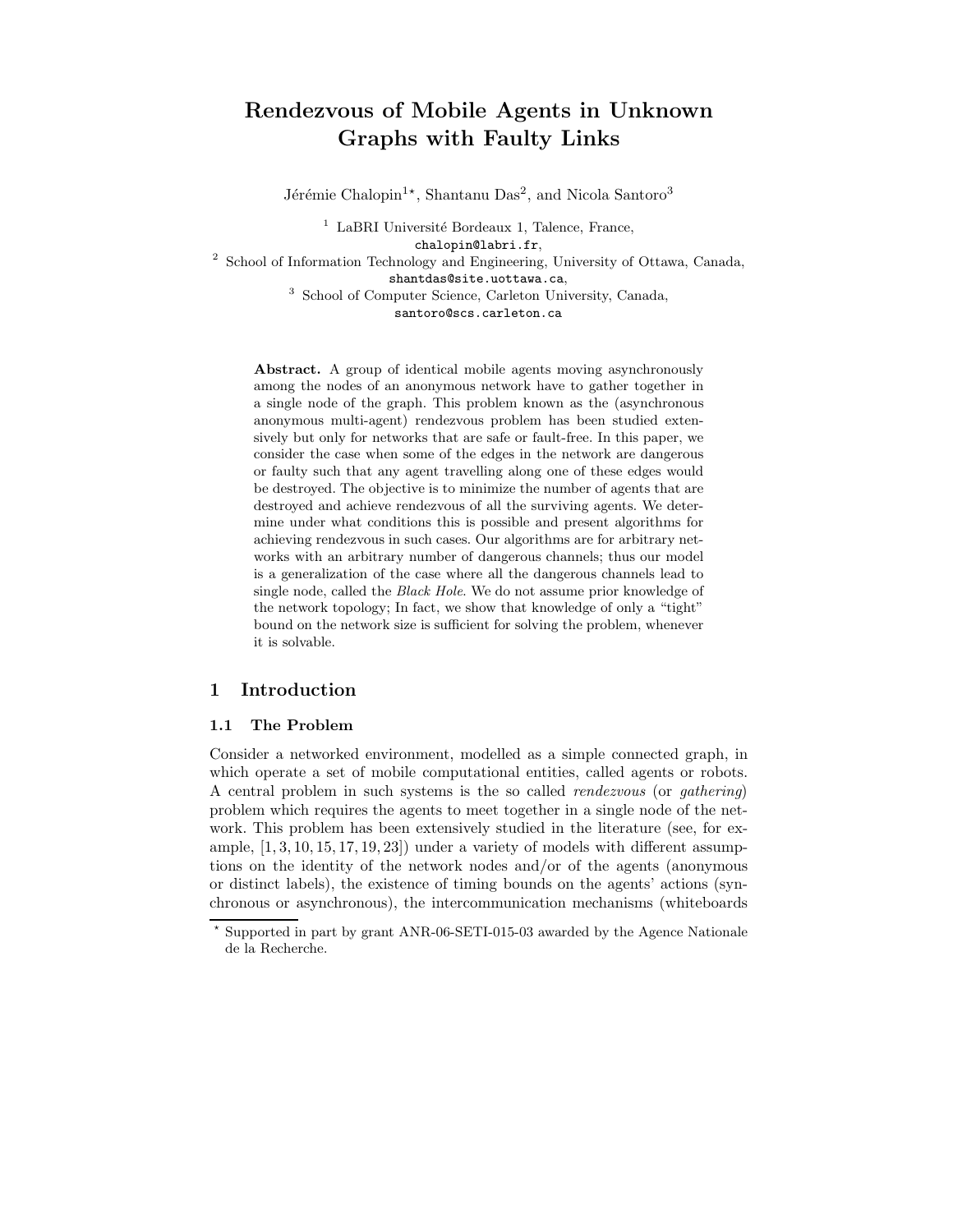or pebbles/tokens), the amount and type of memory, etc. In spite of their widely different models, the existing studies on the rendezvous problems share the common assumption that the environment where the agents operate is safe.

Unlike previous studies on the rendezvous problem, we consider the case when the environment where the rendezvous must take place, is not safe. In our model, some of the edges in the graph are harmful for the agents; specifically, any agent that attempts to traverse any such an edge (from either direction) simply disappears, without leaving any trace. The location of the unsafe links are initially unknown to the agents; we only assume that the unsafe links do not disconnect the network. Notice that if all the edges incident to a node  $u$ are unsafe, then node  $u$  can never be reached by any agent and is equivalent to a black hole, i.e., a node that destroys any incoming agent (e.g., [8, 9, 11–13, 18]). In other words, the black hole model is just a specific case of the model considered in this paper.

We investigate the problem in a very weak (and thus computationally difficult) setting: the network nodes do not have distinct identities (i.e., the network is anonymous), the agents are identical, and their actions (computations and movements) take a finite but otherwise unpredictable amount of time.

The only previous result for rendezvous in faulty networks was in the case of the ring network containing two unsafe links leading to a single node—the black hole [13]. Our investigation is thus a generalization of these studies to networks of arbitrary topology that contain faults at arbitrary locations.

## 1.2 Our Results

In this paper we provide a full characterization of the rendezvous problem of asynchronous anonymous agents in anonymous networks with unsafe links. Assuming that the safe part of the network is connected, any port on a safe node which leads to an unsafe part of the network, is called a faulty link. We present the following results in this paper:

- We first show that, if there are  $\tau$  unsafe links in the network and k agents, then it is not possible, in general, for k' agents to rendezvous if  $k' > k - \tau$ .
- We then prove that the rendezvous of  $k-\tau$  agents is deterministically possible only when the network is covering minimal. Even in this case, rendezvous is not possible if the agents do not know the size of the network or at least a tight upper bound. In fact, we prove that a loose upper bound  $n \leq B_n \leq 2n$ is not sufficient.
- We then show that this result is tight. In fact, we present an algorithm,  $RDV$ that requires only the knowledge of a tight upper bound B on the number of nodes n, such that  $n \leq B < 2n$ . This algorithm allows rendezvous of  $k-\tau$  agents in networks where such a rendezvous is possible; the rendezvous occurs with explicit termination for each surviving agent.
- The total number of moves made by the agents during the execution of algorithm RDV is  $O(m(m + k))$  where m is the number of edges in G. We prove that this cost is optimal; in fact, we show that solving rendezvous of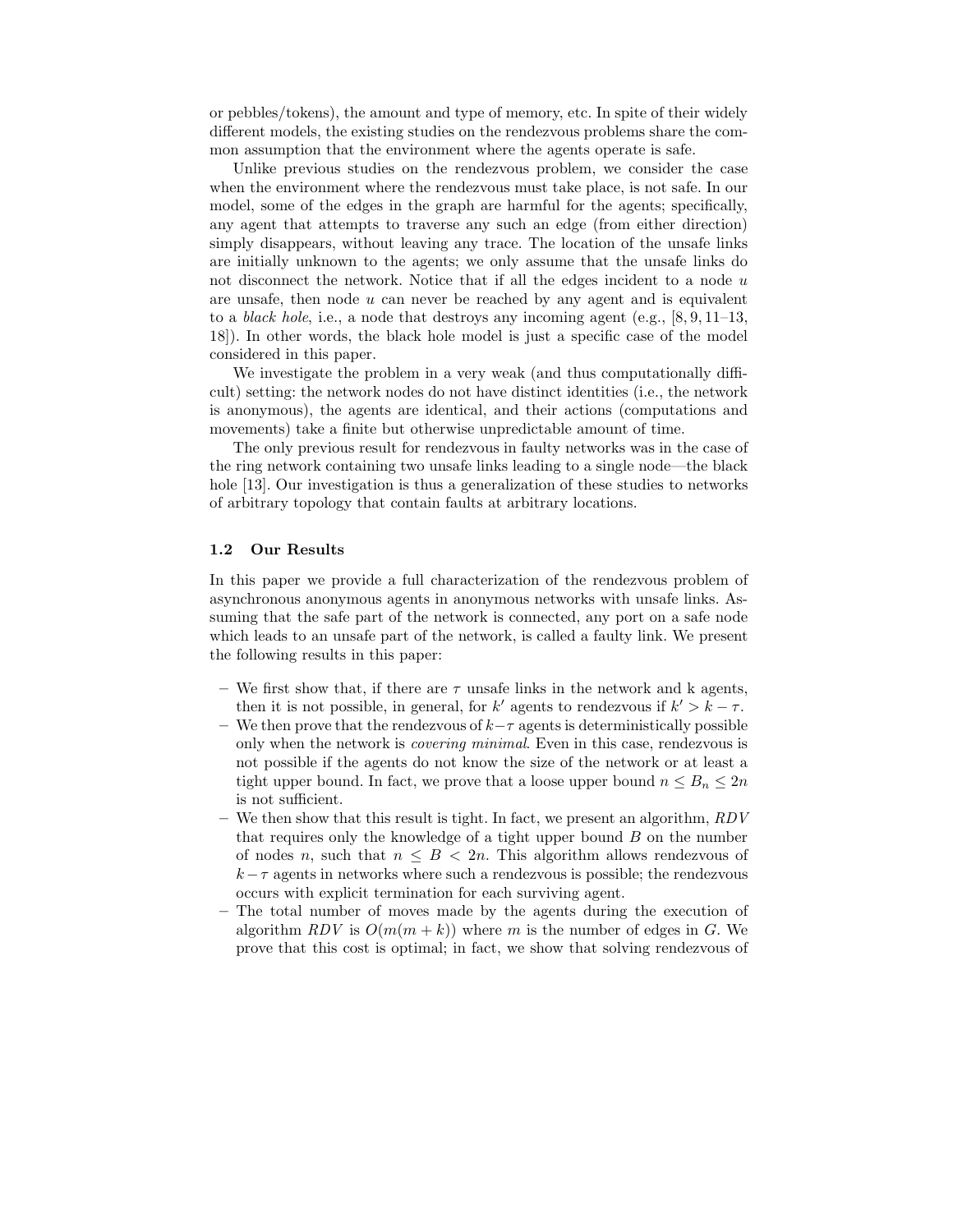$k - \tau$  agents in networks where it is solvable, requires at least  $\Omega(m(m + k))$ moves, even when the network topology is known a priori.

– Finally we show that, there exists no effective algorithm for maximal rendezvous, i.e. there does not exist an algorithm that when executed on any arbitrary network achieves the rendezvous of as many agents as deterministically possible on that network.

Due to the limitations of space, the proofs of some lemmas and theorems have been omitted; These can be found in the full paper.

## 1.3 Related Work

The problem of Rendezvous has been extensively studied mostly using randomized methods (see [1] for a survey). Among deterministic solutions to rendezvous, Yu and Yung [23] and Dessmark et al. [10] presented algorithms for agents with distinct labels. In the anonymous setting, the problem has been studied under different models (synchronous or asynchronous), using either whiteboards [3] or, pebbles/tokens [19]. Some of the recent studies have focussed on minimizing the memory required by the agents for rendezvous $([15, 17])$ .

Most of these solutions are designed for anonymous graphs (i.e. graphs where nodes do not have distinct identities) which present the most challenging (i.e. computationally difficult) situations. The issue of computability in anonymous graphs, have been studied by many authors including Angluin [2], Yamashita and Kameda [22], Mazurkiewicz [20], Sakamoto [21], and Boldi and Vigna [4]. Most of these studies have concentrated on the problem of symmetry-breaking or leader election which is in fact, closely related (and sometimes equivalent [7]) to the rendezvous problem for mobile agents. However, all the above results are restricted to safe or fault-free networks.

Recently attention has focused on designing mobile agent protocols for networks which are faulty, in particular, where there is a black hole, that is a harmful network site that destroys any visiting agent. The research on such networks have concentrated on locating the black hole. In asynchronous systems, this has been studied under two different methods—using whiteboards [11, 12] or using tokens [14] to mark edges. The objective here is minimizing the number of agents that fall into the black hole and the number of moves. In the case of synchronous agents, the objective is to minimize the time taken by the surviving agents to locate the black hole [9, 18]. The general case of multiple black holes has been considered only by Cooper et al. [8]. All these problems assume that the team of agents start from the same node, i.e. they are co-located. When the agents start from distinct nodes, it is very difficult to gather the agents while avoiding the black hole nodes. This has been studied earlier only in the case of ring networks containing a single black hole, by Dobrev et al. [13], where the authors give solutions to rendezvous and near-gathering assuming the knowledge of topology and the size of the network.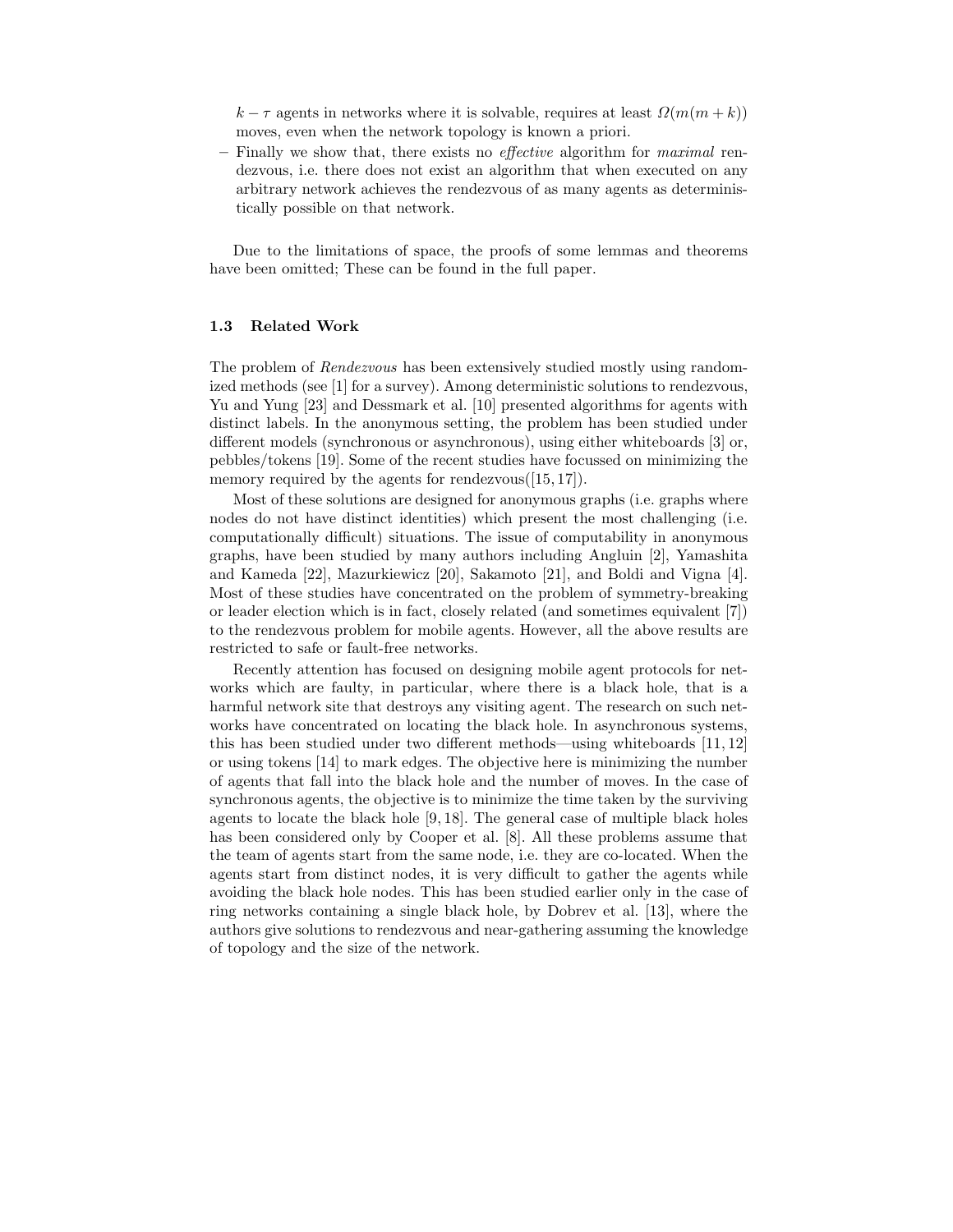## 2 The Model and Definitions

## 2.1 The Model

The environment is modelled by the tuple  $(G, \xi, p, \lambda, \eta)$  where G is an undirected connected graph,  $\xi$  is a set of agents and p specifies the initial placement of the agents in the graph G (i.e.  $\forall A \in \xi$ ,  $p(A) = v : v \in V(G)$ ). The number of nodes is denoted by  $n = |V(G)|$  and the number of agents is denoted by  $k = |\xi|$ . The agents can move from one node to its adjacent node by traversing the edge connecting them. The edges incident to a node  $v$  are locally oriented i.e. they are labelled as  $1, 2, \ldots, d(v)$ , where  $d(v)$  is the degree of node v. Notice that each edge  $e = (u, v)$  has two labels, one for the link or port at node u and another for the link at node v. The edge labelling of the graph G is specified by  $\lambda = {\lambda_v : v \in V},$ where for each vertex  $u, \lambda_u : \{(u, v) \in E : v \in V\} \to \{1, 2, 3, \ldots, d(u)\}\$ defines the labelling on its incident edges. For any edge  $(u, v)$  we use  $\lambda(u, v)$  to denote the pair  $(\lambda_u(u, v), \lambda_v(u, v))$ .

The function  $\eta : E(G) \to \{0,1\}$  denotes which edges are safe/faulty. An edge  $e \in E(G)$  is safe if  $\eta(e) = 1$  and faulty otherwise. The faults are permanent, so any edge that is faulty at the start of the algorithm remains so until the end and no new faulty edge appears during the execution of the algorithm.

The node from where an agent A starts the algorithm (i.e. the initial location) is called the homebase of agent A. The agents are all identical (i.e. they do not have distinct names or labels) and they execute the same algorithm. An agent may enter the system at any time and at any location, and on entry, an agent immediately starts its individual execution of the algorithm. The system is totally asynchronous, such that every action performed by an agent takes a finite but otherwise unpredictable amount of time. As in previous papers on the subject, we assume that the agents communicate by reading and writing information on public whiteboards locally available at the nodes of the network. Thus, each node  $v \in G$  has a whiteboard (which is a shared region of its memory) and any agent visiting node  $v$  can read or write to the whiteboard. Access to the whiteboard is restricted by fair mutual exclusion, so that, at most one agent can access the whiteboard of a node at the same time, and any requesting agent will be granted access within finite time. An agent that is granted access to the whiteboard at node  $v$ , is allowed to complete its activity at that node before relinquishing access to the whiteboard (i.e. access control is non preemptive).

Note that it is not necessary for two agents  $A$  and  $B$  traversing the same edge  $e = (u, v)$  of the graph, to arrive at node v in the same order in which they left node u. However, using the whiteboards at the nodes, it is easy to implement a first-in first-out (FIFO) strategy such that agents traversing an edge can be assumed to have reached their destination in order (i.e. an agent cannot overtake another while traversing an edge). For the rest of this paper, we shall assume this FIFO property; this will simplify the description of our algorithms.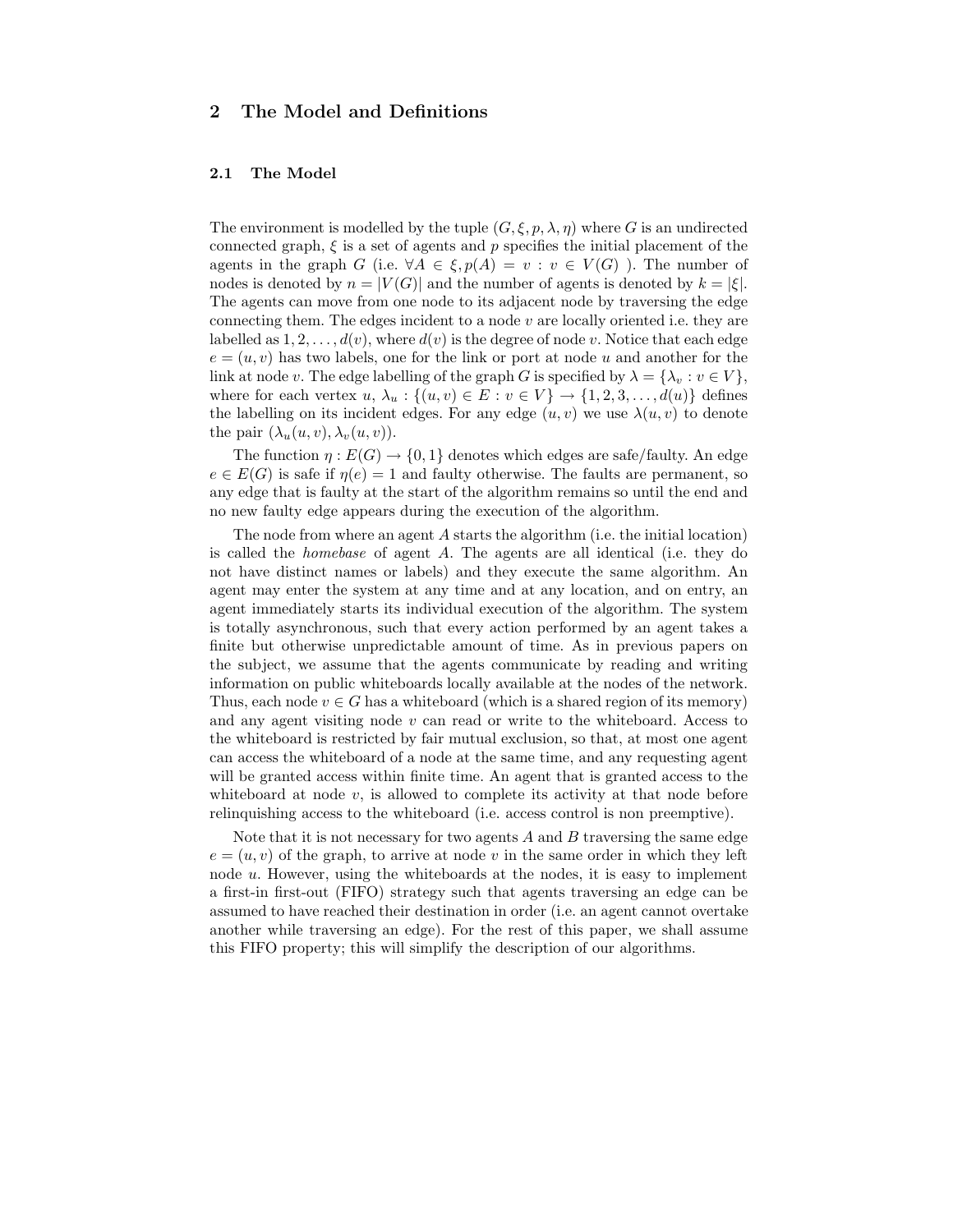## 2.2 Directed Graphs and Coverings

In this section, we present some definitions and results related to directed graphs and their coverings, which we use to characterize those network where rendezvous is possible. A directed graph(digraph)  $D = (V(D), A(D), s_D, t_D)$  possibly having parallel arcs and self-loops, is defined by a set  $V(D)$  of vertices, a set  $A(D)$  of arcs and by two maps  $s_D$  and  $t_D$  that assign to each arc two elements of  $V(D)$ : a source and a target (in general, the subscripts will be omitted). A digraph D is strongly connected if for all vertices  $u, v \in V(D)$ , there exists a path between u and v. A symmetric digraph  $D$  is a digraph endowed with a symmetry, that is, an involution  $Sym : A(D) \to A(D)$  such that for every  $a \in A(D)$ ,  $s(a) = t(Sym(a))$ . A bidirectional network can be represented by a strongly connected symmetric digraph, where each edge of the network is represented by a pair of symmetric arcs. In this paper, we consider digraphs where the vertices and the arcs are labelled with labels from a recursive label set L and such digraphs will be denoted by  $(D, \mu_D)$ , where  $\mu_D: V(D) \cup A(D) \to L$  is the labelling function. In general, the label on an arc a would be a pair  $(x, y)$  and the labelling  $\mu_D$  should satisfy the property that if  $\mu_D(a) = (x, y)$  then  $\mu_D(Sym(a)) = (y, x)$ , for every arc  $a \in D$ .

A digraph homomorphism  $\gamma$  between the digraph D and the digraph D' is a mapping  $\gamma: V(D) \cup A(D) \to V(D') \cup A(D')$  such that if u, v are vertices of D and a is an arc such that  $u = s(a)$  and  $v = t(a)$  then  $\gamma(u) = s(\gamma(a))$  and  $\gamma(v) = t(\gamma(a))$ . A homomorphism from  $(D, \mu_D)$  to  $(D', \mu'_D)$  is a digraph homomorphism from D to D' which preserves the labelling, i.e., such that  $\mu'_D(\gamma(x)) = \mu_D(x)$  for every  $x \in V(D) \cup A(D).$ 

We now define the notion of graph coverings, borrowing the terminology of Boldi and Vigna[5]. A *covering projection* is a homomorphism  $\varphi$  from D to D' satisfying the following: (i) For each arc  $a'$  of  $A(D')$  and for each vertex v of  $V(D)$  such that  $\varphi(v) = v' = t(a')$  there exists a unique arc a in  $A(D)$  such that  $t(a) = v$  and  $\varphi(a) = a'$ . (ii) For each arc a' of  $A(D')$  and for each vertex v of  $V(D)$  such that  $\varphi(v) = v' = s(a')$  there exists a unique arc a in  $A(D)$  such that  $s(a) = v$  and  $\varphi(a) = a'$ .

The fibre over a vertex v' (resp. an arc a') of D' is the set  $\varphi^{-1}(v')$  of vertices of D (resp. the set  $\varphi^{-1}(a')$  of arcs of D).

If a covering projection  $\varphi : D \to D'$  exists, D is said to be a *covering* of D' via  $\varphi$  and D' is called the base of  $\varphi$ . A symmetric digraph D is a symmetric covering of a symmetric digraph  $D'$  via a homomorphism  $\varphi$  if D is a covering of D' via  $\varphi$  such that  $\forall a \in A(D), \varphi(Sym(a)) = Sym(\varphi(a))$ . A digraph D is symmetric*covering-minimal* if there does not exist any graph  $D'$  not isomorphic to D such that  $D$  is a symmetric covering of  $D'$ .

The notions of coverings extend to labelled digraphs in an obvious way: the homomorphisms must preserve the labelling. Given a labelled symmetric digraph  $(H, \mu_H)$ , the minimum base of  $(H, \mu_H)$  is defined to be the labelled digraph  $(D, \mu_D)$  such that (i)  $(H, \mu_H)$  is a symmetric covering of  $(D, \mu_D)$  and (ii)  $(D, \mu_D)$  is symmetric covering minimal.